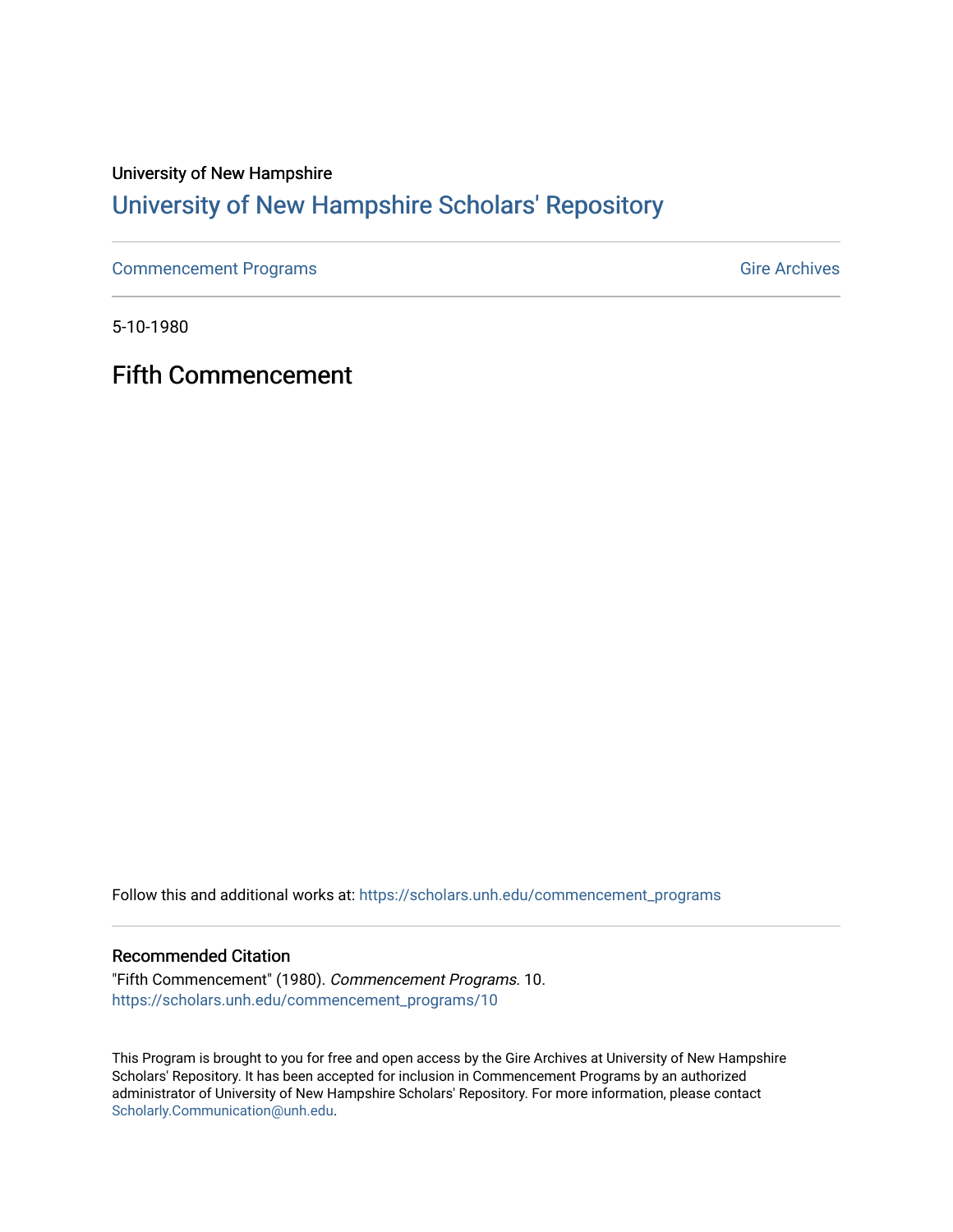

# *Fifth Commencement*

### *10 Max; 1980*

*Franklin Pierce Law Center Concord, New Flampshire*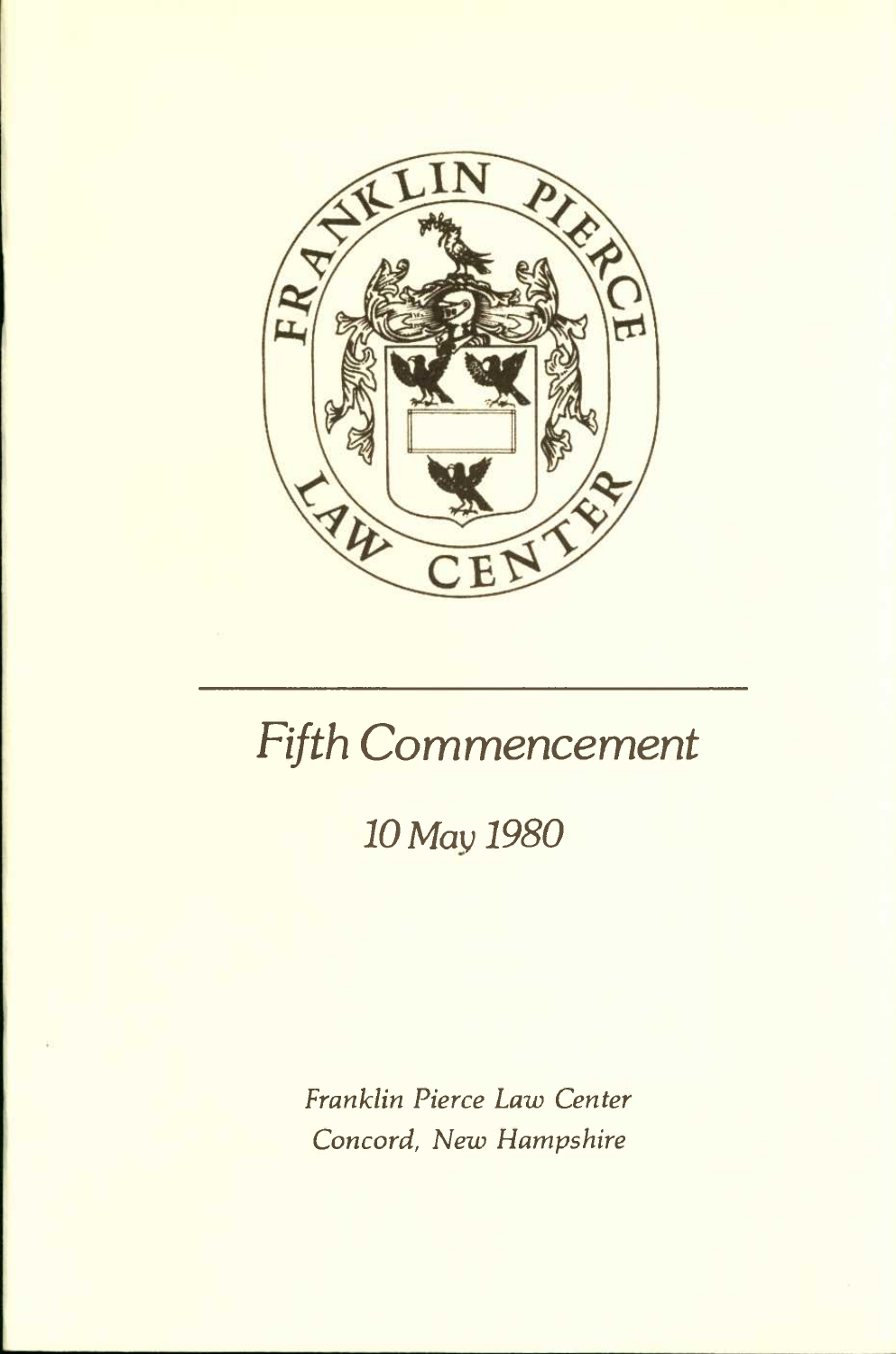# *Order Of Exercises*

PRESIDING

Robert H. Rines *President of the Law Center* 

PROCESSIONAL

WELCOME President Rines

INTRODUCTION Robert M. Viles *Dean of the Law Center* 

> Hugh H. Gibbons *Professor of Law*

Ann C. Smith *Franklin Pierce Law Center*  Class of 1978

The Honorable Charles G. Douglas, Jr. *Associate Justice, New Hampshire Supreme Court* 

The Honorable Hugh J. Gallen *The Governor of the State of New Hampshire*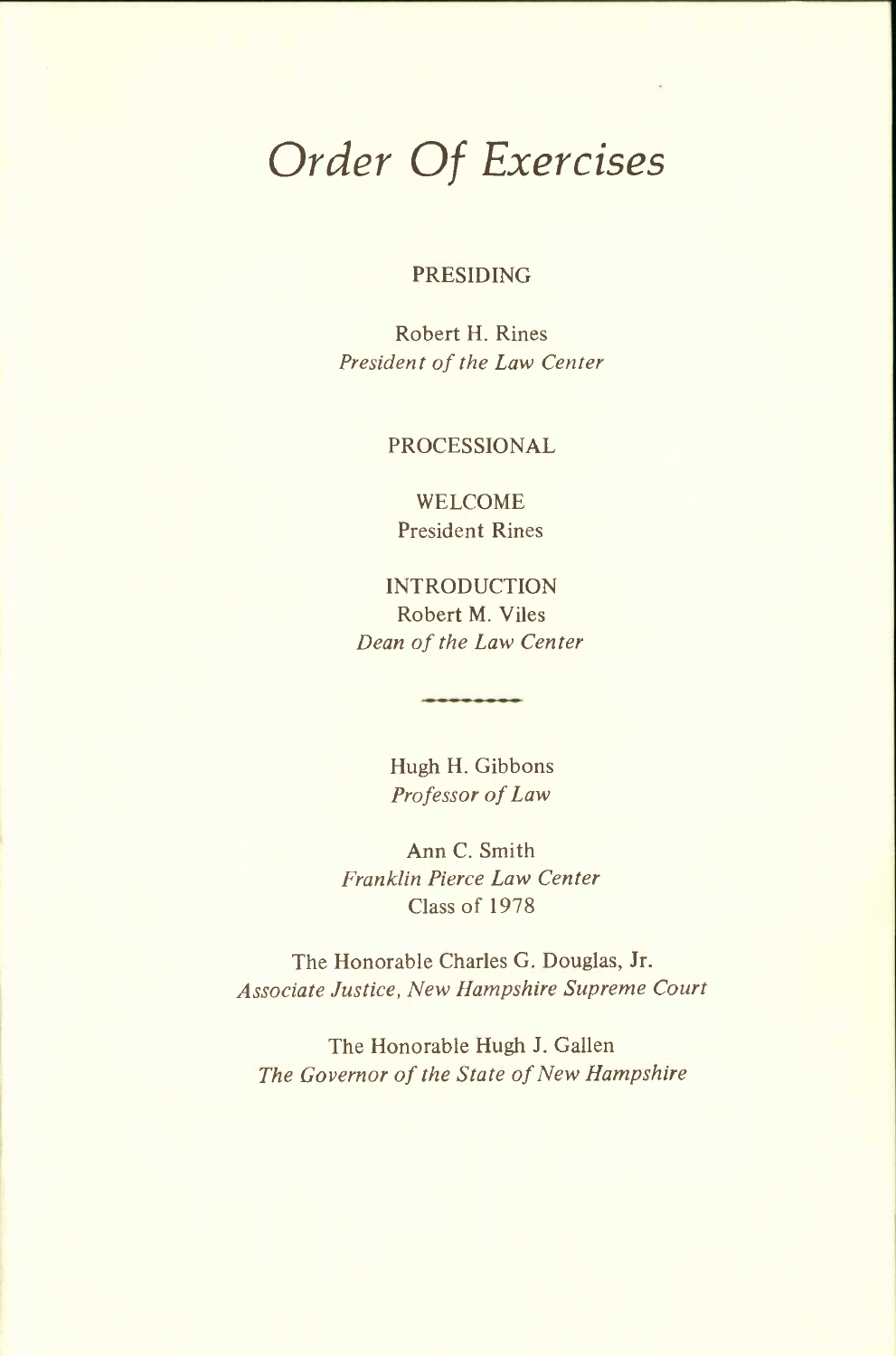#### AWARDING OF JURIS DOCTOR DEGREES

President Rines

Dean Viles

Arpiar G. Saunders, Jr. *Associate Dean* 

Frank R. Kenison *Chief Justice New Hampshire Supreme Court (Ret.) Chairman of the Board* 

> Kathryn A. Askins *Registrar*

#### CONFERRING OF HONORARY DEGREE

#### SPECIAL RECOGNITION AWARDS

#### CLOSING REMARKS

#### NATIONAL ANTHEM

#### RECESSIONAL

#### PRESIDENT'S RECEPTION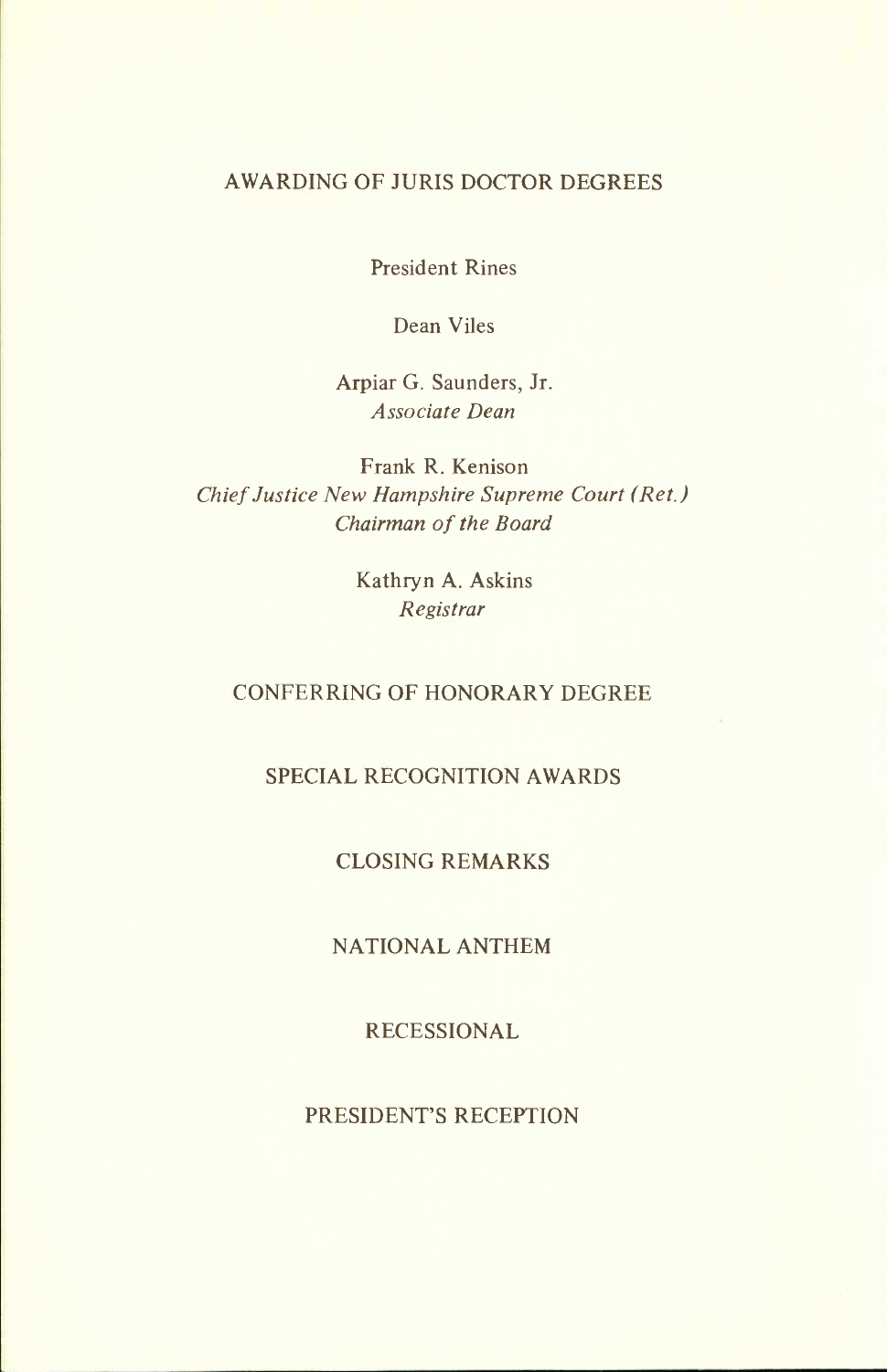## *Candidates for the Juris Doctor Degree*

Stephen Peter Ambra, Jr. Henniker, New Hampshire *B.A., MacMurray College M.A., Governors State University* 

Carol A. Avard Nashua, New Hampshire *A.B., Harvard University* 

Eric B. Avildsen Dark Harbor, Maine *B.S., University of Wisconsin - Green Bay* 

Michael Walter Babic Duquesne, Pennsylvania *B.S., Pennsylvania State University* 

Glen Roger Bailey South Glens Falls, New York *B.A., State University of New York — Plattsburgh* 

Theodore W. Barnes Norwich, New York *B.A., State University of New York — Oneonta* 

William Harney Bassett Jackson, Wyoming *A.B., Dartmouth College* 

Martin Jeffrey Bender Webster, New Hampshire *B.A., State University of New York - Buffalo* 

Robert Kevin Bergan Auburn, New York *B.A., State University of New York — Oswego* 

A. Larry Berren Providence, Rhode Island *B.S., Boston University* 

Peter Anthony Bielinski Scranton, Pennsylvania *B.S., Concord College M.A., University of Scranton* 

Patti Blanchette Newmarket, New Hampshire *B.A., University of New Hampshire* 

William Edward Boc Concord, New Hampshire *B.A., University of Maine B.S., University of Maine* 

Thomas Lynch Bohan Brunswick, Maine *B.S., University of Chicago Ph.D., University of Illinois* 

Andrew Joseph Boyd Baldwinsville, New York *B.A., State University of New York — Oneonta* 

Paul Joseph Cain Greenwich, Connecticut *B.A., Colorado State University* 

Danforth Cardozo III Weston, Connecticut *B.A., University of Wisconsin — Green Bay* 

Lawrence A. Casha Montville, New Jersey *B.S., Montclair State College* 

Gary L. Casinghino Manchester, New Hampshire *B.A., College of the Holy Cross* 

Cindy Clark Plymouth, New Hampshire *B.A., Plymouth State College*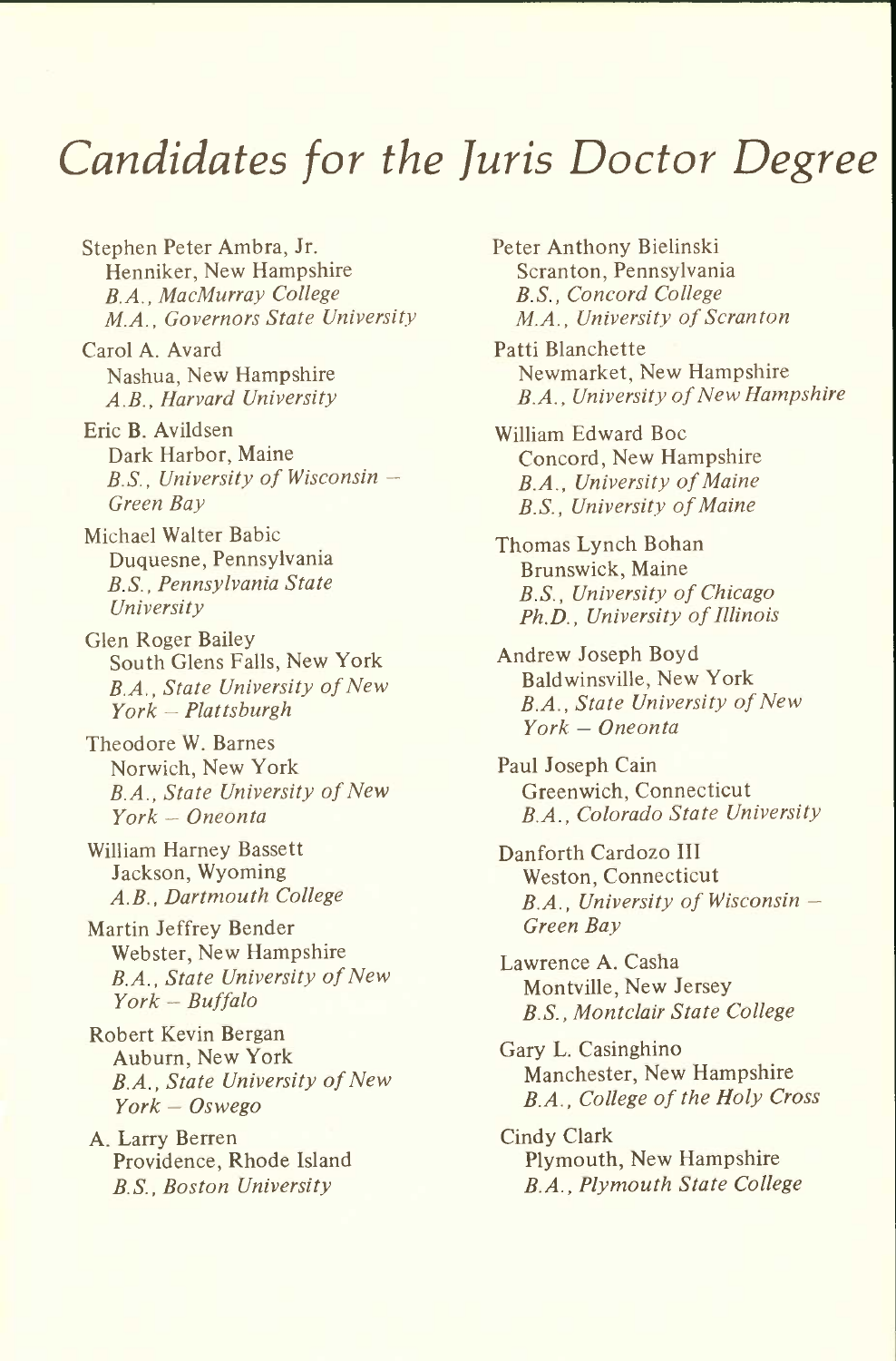Edward John Coffey, Jr. Concord, New Hampshire *B.S., Boston College M.A., State University of New York — Albany* 

Jerome I. Cohen Key Largo, Florida *B.A., University of Pennsylvania M.D., Hahnemann Medical College* 

Michael Francis Conklin Milwaukee, Wisconsin *B.S., University of Wisconsin — Green Bay* 

Thomas Gregory Cooper Concord, New Hampshire *B.S., American University* 

Michael Joseph Costello Ithaca, New York *B.S., East Tennessee State University* 

Claude Arsene Cote Woonsocket, Rhode Island *B.A., McGill University* 

Carmelle Pellerin Cournoyer Manchester, New Hampshire *B.S.N., St. Anselm's College M.A., Rivier College* 

John Joseph Craugh Penn Yan, New York *A.B., Syracuse University* 

Schuyler Blankley Crawford Concord, New Hampshire *B.A., Sarah Lawrence College* 

Margaret Ann Demos Torrington, Connecticut *B.A., Vassar College M.A., Columbia University* 

Karen R. Depalma Herkimer, New York *B.A., Hartwock College*  David A. Donet Elizabeth, New Jersey *B.A., Rutgers University* 

Joyce M. Donohue Concord, New Hampshire *B.A., Mount St. Mary College* 

Mary Louise Dufault New London, New Hampshire *B.S., Indiana University of Pennsylvania M.S., The Pennsylvania State University M.A., University of Connecticut* 

Scott Forrest Eaton Pembroke, New Hampshire *B.S.E., University of Michigan* 

Dorothea L. Evans West Caldwell, New Jersey *B.S., Juniata College* 

Joan Simon Faulkner New York, New York *B.A., Queens College M.A., University of Northern Colorado* 

James Joseph Flynn Dickson City, Pennsylvania *B.A., Susquehanna University* 

L. Scot Folensbee Dover, New Hampshire *B.A., University of New Hampshire* 

Jill Garber Forest Hills, New York *B.A., Goddard College* 

William Lawrence Gibson, Jr. Concord, New Hampshire *A.B., Fordham University* 

Jeffrey I. Gingold Jamaica Estates, New York *B.A., Queens College M.S., College of New Rochelle*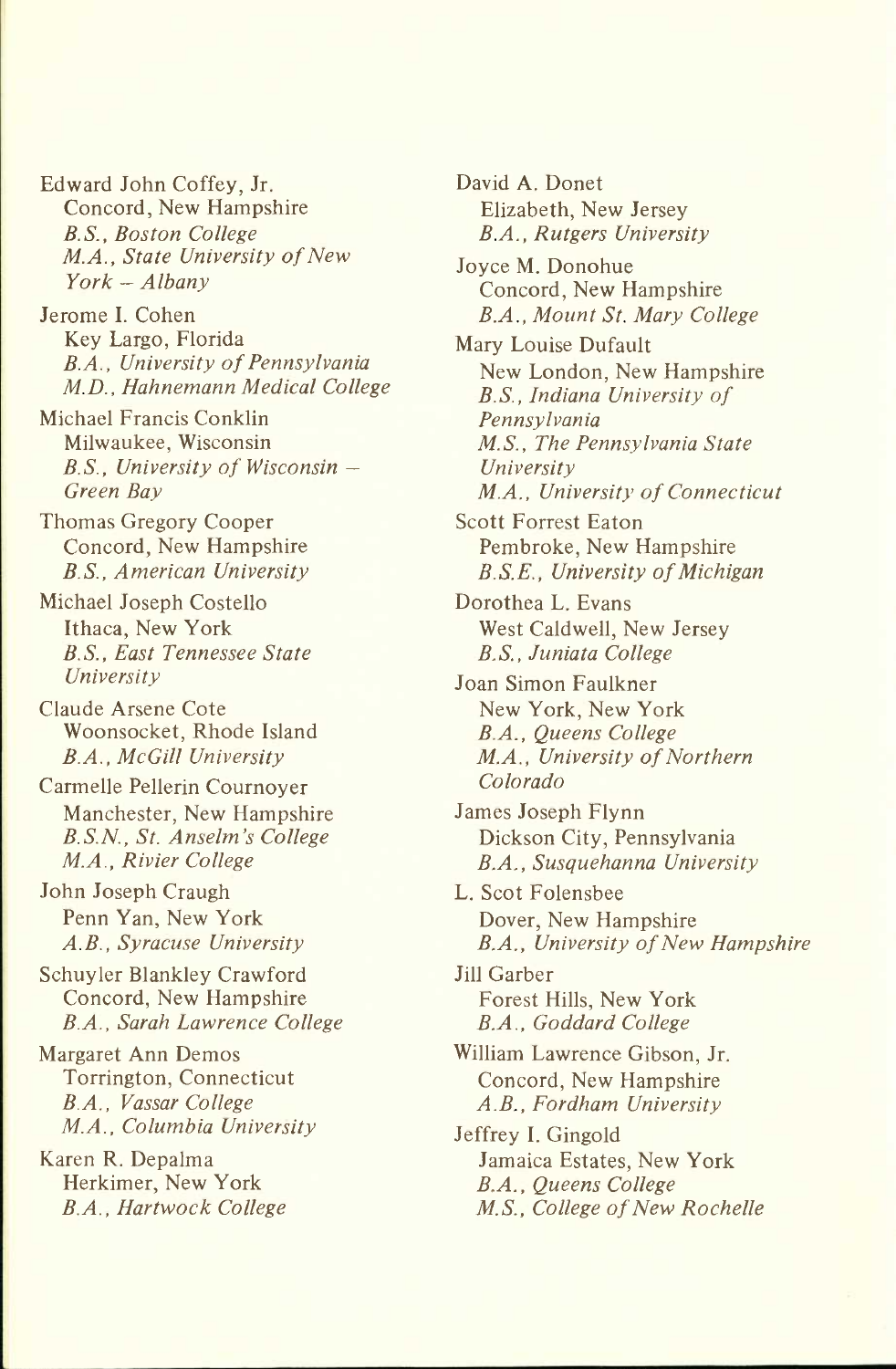Susan Taylor Goff Salem, New Hampshire *B.A., University of Vermont* 

Denise Claire Goulet Bristol, New Hampshire *B.A., Syracuse University* 

Joanne S. Green Abington, Pennsylvania *B.A., University of Wisconsin* 

Anna Caroline Greenleaf Indianapolis, Indiana *A.B., Washington University, St. Louis* 

Ruth Phillips Gulick New Hampton, New Hampshire *B.A., University of Maine M.Ed., Plymouth State College* 

Susan Anne Haddad Methuen, Massachusetts *B.S., Merrimack College* 

Irene Hallett-Weller Keene, New Hampshire *B.A., Northeastern Illinois University* 

Benjamin J. Hauptman New York, New York *B.S., Massachusetts Institute of Technology* 

Wenda Thompson Helme Center Ossipee, New Hampshire *B.A., University of New Hampshire M.Ed., University of New Hampshire* 

William Manning Hibbard Middlebury, Vermont *A.B., Middlebury College* 

Joseph Normand Jacques Concord, New Hampshire *B.S., Providence College M.B.A., Indiana University*  Karen Vogel James Silver Spring, Maryland *B.S., University of South Carolina* 

Frances Wagner Jerome Guilford, Connecticut *A.B., Cornell University M.S., Southern Connecticut State College* 

Robert M. Keating Woodstock, New Hampshire *B.A., Middlebury College B.S., Cornell University* 

Catharyna R. Kerr Mantoloking, New Jersey *B.S., Cornell University* 

Robert Bevan Labeau Kankakee, Illinois *B.S., Eastern Illinois University M.A., Governors State University* 

Cynthia R. Landau Londonderry, New Hampshire *B.A., Park College M.A., University of Missouri* 

Dana Jon Laliberte Waterville, Maine *B.A., Bowdoin College* 

Gary Steven Lenehan Bellmore, New York *B.S., U.S. Merchant Marine Academy* 

Gail Marie Lynch Manchester, New Hampshire *B.A., St. Anselm's College* 

Marilyn T. Mahoney Goffstown, New Hampshire *B.A., Rosary College* 

Marie Celeste Marcoux Concord, New Hampshire *B.A., B.A., The Pennsylvania State University*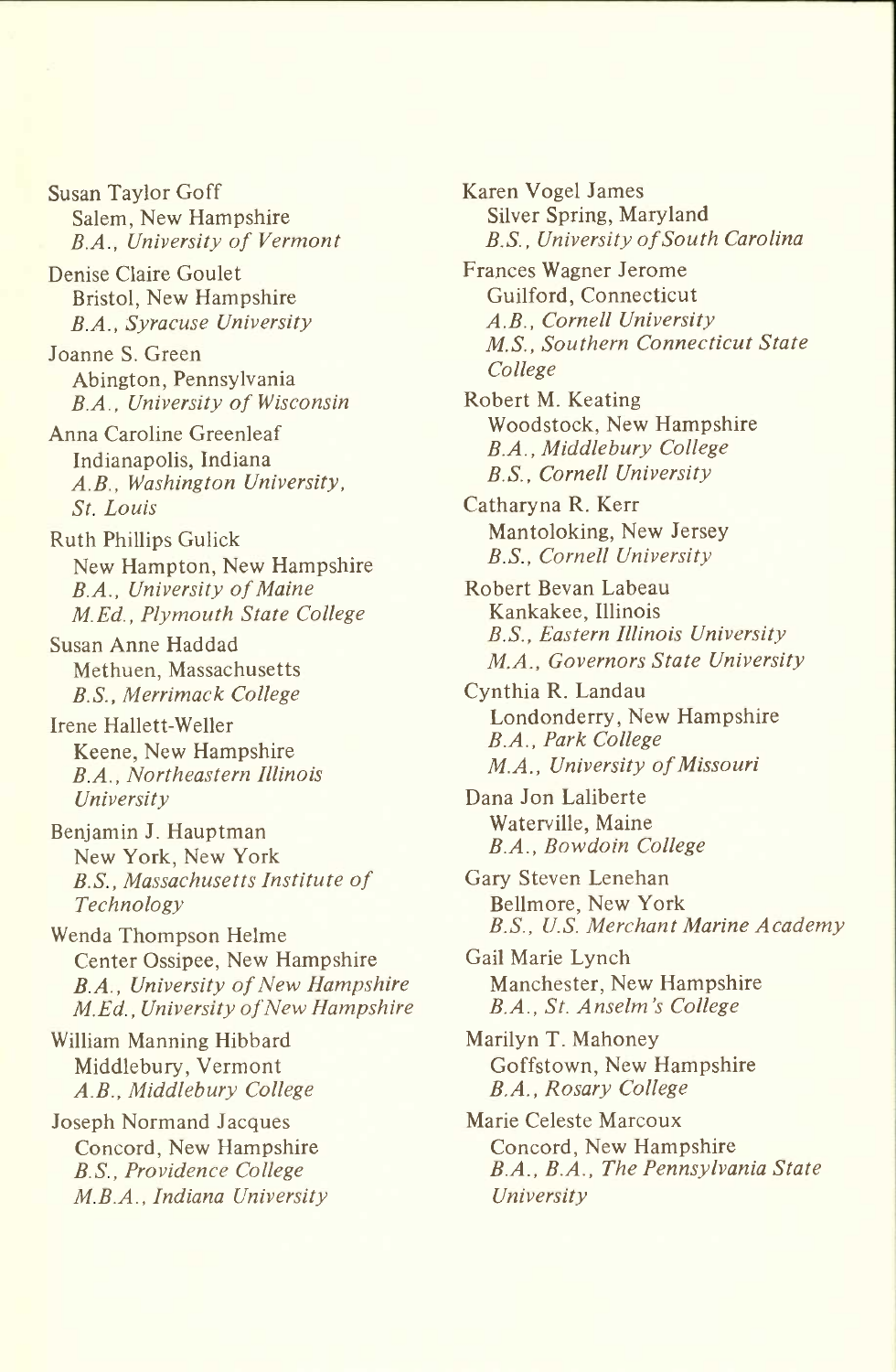Peter Karl Marsh Concord, New Hampshire *B.A., Wesleyan University* 

Melissa Page Marshall Alexandria, Virginia *B.A., Bennington College M.A., University of North Carolina* 

Susan E. Korpi Marshall Concord, New Hampshire *B. Music, Michigan State University M.A., University of Pennsylvania* 

Stephen Gregory Matzuk Palmerton, Pennsylvania *B.S.E.E., Carnegie-Mellon University M.Engr., Dartmouth College* 

Carolyn McHale Newton, Massachusetts *B.A., Goucher College* 

Gary Howard McKible Bow, New Hampshire *B.S., Cornell University* 

Christine Ellen McLaughlin Torrington, Connecticut *B.A., Rosemont College* 

Tina Marie Minauskas Bronx, New York *B.A., Hunter College* 

Michael John Murray Barrington, Rhode Island *A.B., College of the Holy Cross* 

James Joseph Muth Williamstown, New Jersey *B.S., Rutgers College M.A., University of Pennsylvania* 

Robert Louis John Nebling Portsmouth, New Hampshire *B.S., State University of New York, Syracuse* 

Susan Elaine Nordholm Newport, New Hampshire *B.A., University of New Hampshire*  Nancy Jayne Oliver Wickford, Rhode Island *B.A., University of Rhode Island M.A., University of Rhode Island* 

Robert A. Olson Concord, New Hampshire *B.A., University of Massachusetts* 

Wayne Robert Pastel Flushing, New York *B.A., Queens College* 

S. Scott Perkins Saratoga Springs, New York *A.B., Colgate University* 

Pilar B. Pinili Allenstown, New Hampshire *B.A., Chestnut Hill College* 

Donnie Ray Pope Concord, New Hampshire *B.A., Campbell College* 

John Paul Porter Lyons, New York *B.A., Hobart College* 

Ralph William Posteraro, Jr. North Merrick, New York *B.S., University of New Haven* 

Robert E. Raiche, Sr. Manchester, New Hampshire *B.A., Nathaniel Hawthorne College M.A., University of New Hampshire* 

BiUie Elizabeth Ramsey Chambersburg, Pennsylvania *B.A., University of Delaware* 

Maureen Ellen Ray Columbus, Ohio *B.A., University of Washington* 

Erline Ann Reilly New Haven, Connecticut *B.A., University of New Haven* 

Deborah Ruth Reynolds Washington, D.C. *B.A., Georgetown University*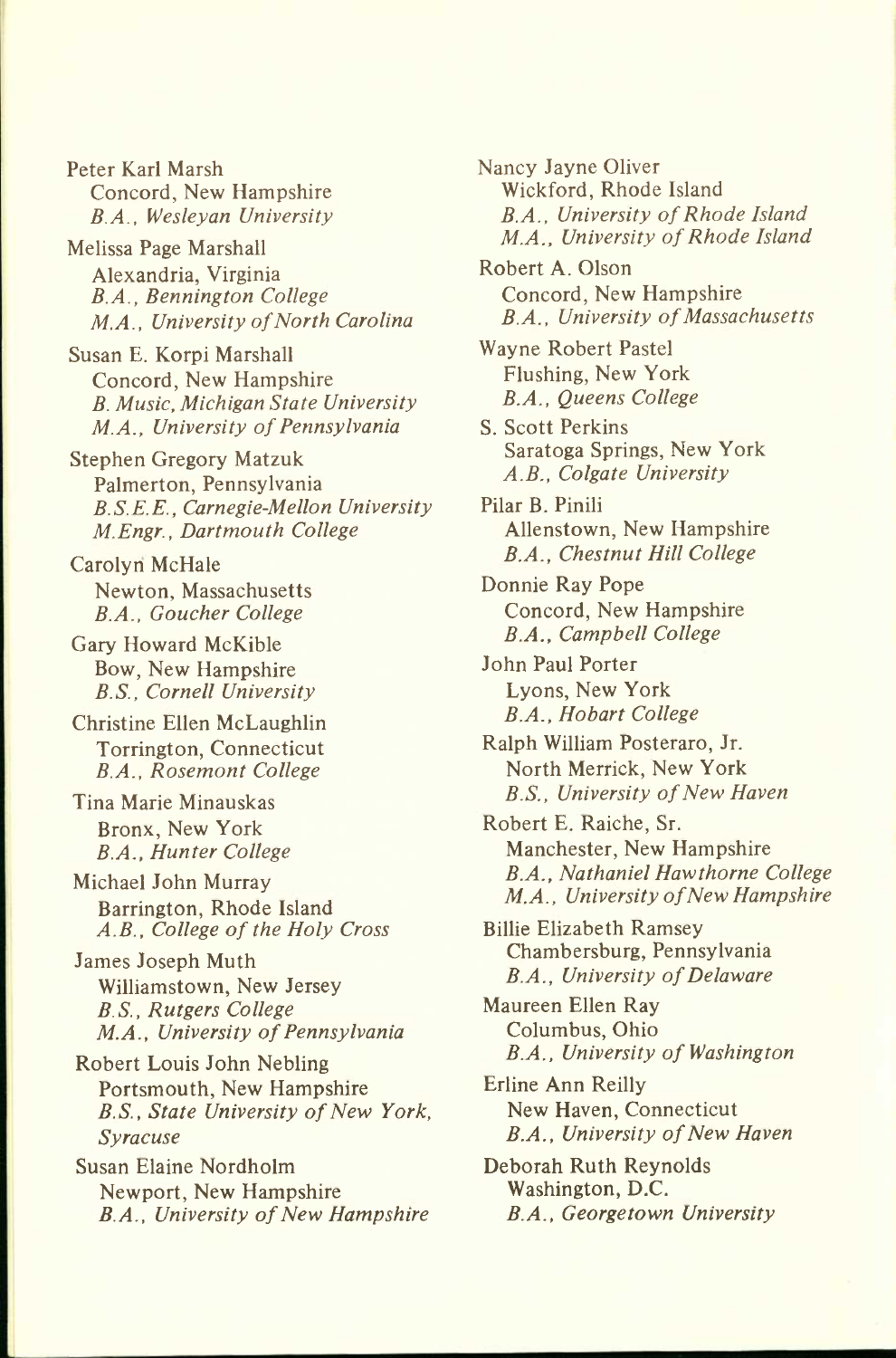Cedric Mark Richeson Rockford, Illinois *B.S., Northern Illinois University* 

Kent James Rissmiller Contoocook, New Hampshire *A.B., Muhlenberg College* 

Susan Jane Scarborough Albuquerque, New Mexico *B. U.S., University of New Mexico* 

Frederick J. Schmidt York, Pennsylvania *B.S., Heidelberg College* 

Ronald Ian Segal Boston, Massachusetts *A.B., University of Miami, Florida* 

David E. Shakespeare Harrisburg, Pennsylvania *B.A., Mansfield State College* 

Barbara Ann Shimei East Lansing, Michigan *B.S., Michigan State University* 

Alan Joseph Smith Amherst, Ohio *B.S.M.E., Ohio Northern University* 

David Ayer Stafford Claremont, California *B.A., University of California — Santa Barbara* 

Stuart Allan Steinberg Concord, New Hampshire *B.A., Goddard College* 

Peter Charles Stern Burlington, Vermont *B.A., The George Washington University* 

Andrew Hawks Sullivan Sugar Hill, New Hampshire *B.A., St. Anselm's College* 

William Alan Thomas Saratoga, New York *B.S., Skidmore College* 

Everett Heath Webber, Jr. West Lebanon, New Hampshire *B.S., University of New Hampshire M.D., Tufts University* 

Joseph John Weglowski Fall River, Massachusetts *B.A., University of Massachusetts* 

Ronna Feigenbaum Wise Haverhill, Massachusetts *B.A., University of Massachusetts, Amherst M.S.W., University of Connecticut* 

Jonathan Gordon Williams Mountainside, New Jersey *B.A., Hobart College* 

Annaleigh Porter Winston Woodstock, Vermont *Sarah Lawrence College B.A., Boston University* 

Gary Joseph Wood Woodsville, New Hampshire *B.A., University of New Hampshire M.P.A., University of New Hampshire* 

Peter Stuart Wright, Jr. Doylestown, Pennsylvania *B.A., Pennsylvania State University* 

Bertrand A. Zalinsky West Haven, Connecticut *B.A., Boston University* 

Richard Alan Zambo North Palm Beach, Florida *B.S., Purdue University* 

Frederich C. Zimonja Concord, New Hampshire *B.A., Valparaiso University*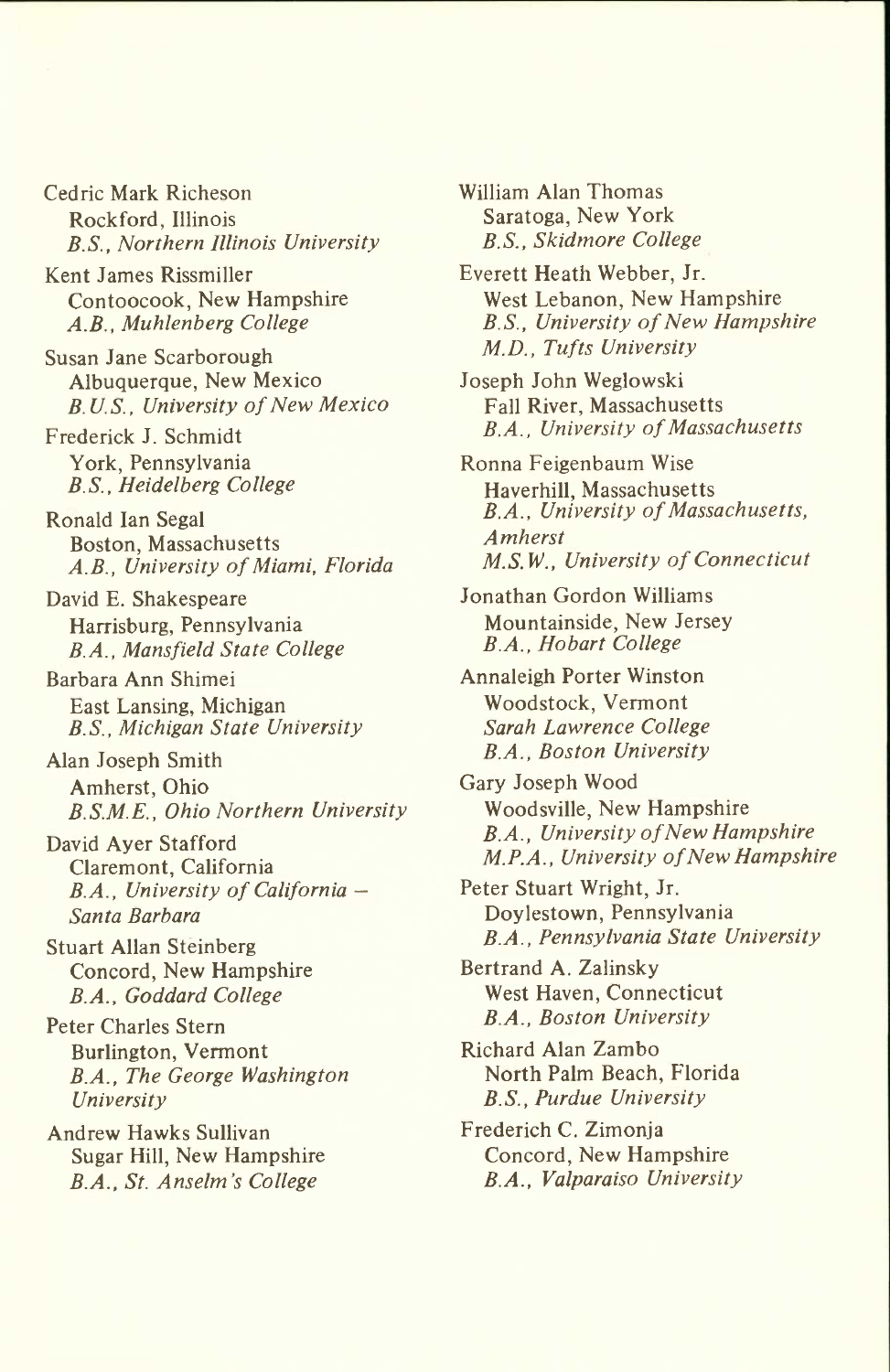# *Candidate for Honorary Degree*

Jordan J. Baruch

## *Marshals*

F. Dane Buck, Jr., Chief Marshal *Professor of Law* 

Ruth F. Scribner *Associate Professor of Law* 

> Hugh H. Gibbons *Professor of Law*

Bill Joyner *Professor of Law* 

Richard A. Hesse *Professor of Law* 

## *Music*

University of New Hampshire Faculty Brass Ensemble *Director, Robert Stibler* 

Commencement March Composed by the President of the Law Center *Arrangement by Branch Sanders* '77